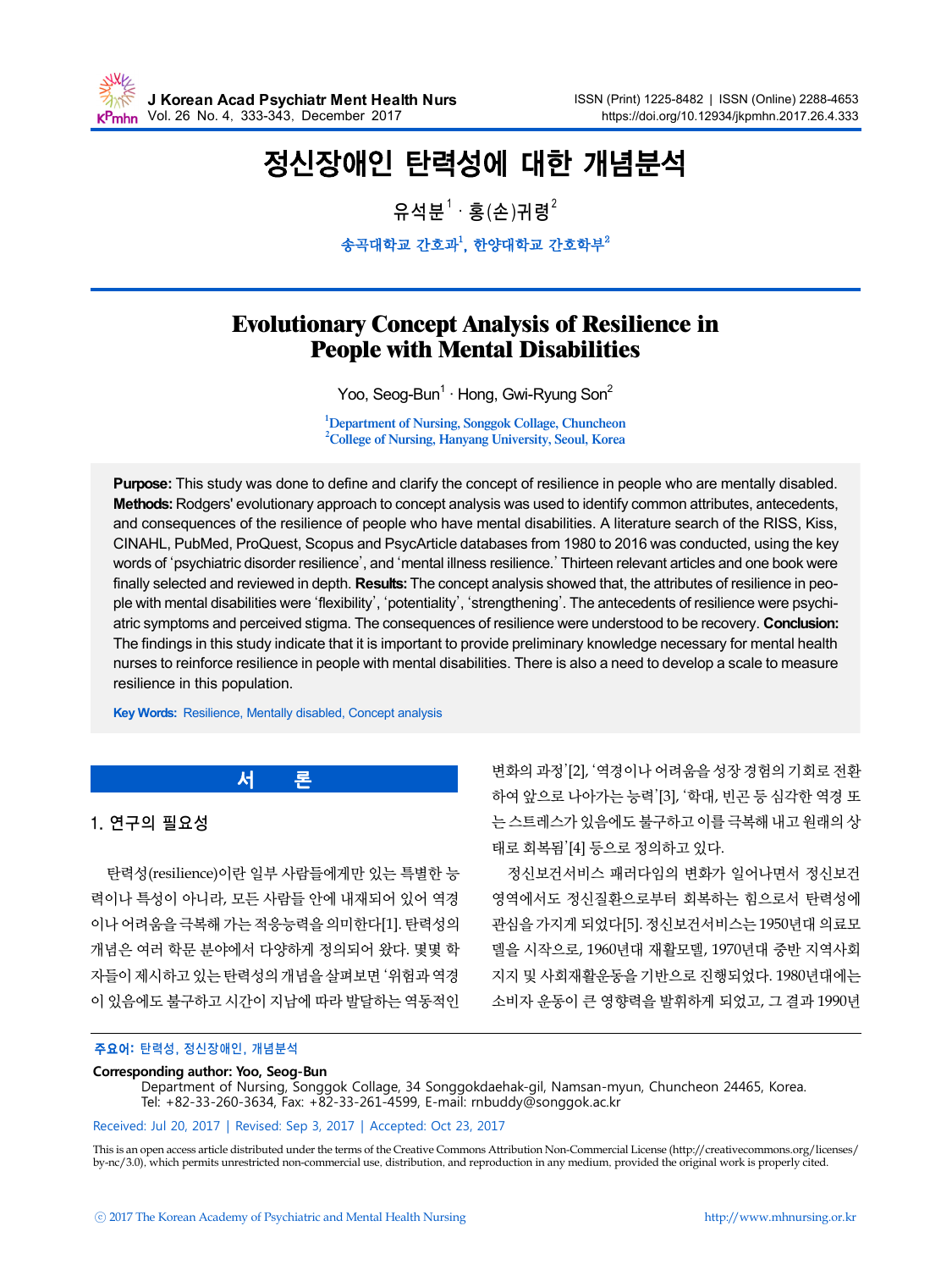대에는 회복모델이 본격화되었다[6]. 이와 같은 회복패러다임 은 정신장애인에 대한 정신보건서비스의 방향이 증상 안정, 기 능 회복으로부터 개인의 주체적인 삶의 과정을 강조하는 '회 복'으로 전환되었음을 의미한다. 이와 같은 전환을 통해 정신 질환의 탄력성 개념이 본격적으로 출현하게 되었다[5]. 정신장 애인은 발병이후 증상과 기능 제한, 낙인 등으로 인해 여러 스 트레스, 즉 역경에 직면하게 된다. 정신장애인의 탄력성은 질 환 발병 이후 발생하는 여러 스트레스에 노출되고 노출된 스트 레스에 대한 저항력이 커지는 과정이며, 이러한 탄력성은 증상 과 기능 제한에도 불구하고 의미 있는 삶을 살아가는 회복 과정 의 핵심적 요소라고 볼 수 있다[6,7].

회복중심 정신보건서비스로의 전환으로 인해 정신장애인 의 탄력성에 대한 관심은 크게 증가하였다. 그러나 국내의 경우 대부분 정신장애인의 가족의 탄력성을 다룬 논문이 다수였고 회복의 주체인 정신장애인 개인의 탄력성 개념의 연구는 소수 에 불과하며 구체적이고 명확한 개념화와 정의가 부족한 상태 이다. 정신장애인 탄력성 관련 국내 연구를 살펴보면, 정신장 애인의 극복력[8], 만성정신질환자 레질리언스 강화전략[9], 여성 정신장애인의 탄력성 영향요인[10], 극복력 개념 탐색 [11], 정신장애인 낙인지각과 삶의 만족도의 매개요인으로서 의 회복탄력성[12] 등 소수에 불과하다. 또한 이들 연구를 살펴 보면, 정신장애인 탄력성 개념 정의가 모호하고, 용어의 사용 에 있어서도 탄력성[10], 회복탄력성[12], 극복력[8] 등 혼재되 어 사용하고 있어 결과적으로 정신장애인 탄력성에 대한 개념 의 명확한 합의가 필요한 실정이다.

정신장애인에게 있어서 탄력성은 다양한 역경 가운데서도 자신의 삶을 주체적으로 살아가는 회복을 일으키는 핵심적 요 소라는 점에서 매우 의미가 있다[6,7]. 또한 어떻게 회복을 달 성할 수 있게 되는가에 이해와 더불어 탄력적 특성과 자원의 확 인은 정신장애인 탄력성 강화를 위한 중재 방안에 도움이 될 것 이며, 정신보건 실무 및 연구에 있어서 중요한 기초가 될 것이 다. 따라서 정신보건 실무자 및 연구자들은 먼저 정신장애인 탄 력성에 대한 의미를 명확히 파악해야 할 필요가 있다.

진화론적 방법은 지속적으로 변화하는 간호현상에 따른 개 념의 맥락적, 시간적 본질에 초점을 둔 개념분석방법이다[13]. 정신장애인 탄력성 개념이 정신보건서비스의 흐름의 변화와 더불어 정신장애인에 대한 사회문화적 인식의 변화를 배경으 로 출현되었다는 점을 고려해 볼 때 진화론적 개념분석방법은 정신장애인 탄력성의 의미 있고 중심이 되는 개념을 도출해 내 기에 적합한 방법이다. 따라서 본 연구는 Rodgers [13]의 진화 론적 방법을 이용하여 정신장애인 탄력성 개념을 분석하고자

하였다. 본 연구를 통해 산출된 정신장애인 탄력성 개념은 정 신장애인 탄력성 강화를 위한 정신간호중재방안 개발에 필요 한 기초자료가 될 수 있을 것이다.

## 2. 연구목적

본 연구는 정신장애인 탄력성에 대한 개념분석을 통해 개념 을 명확히 하여 그 속성을 이해하고 간호대상자의 간호중재에 필요한 기초자료를 제공하는데 있다. 구체적인 연구목적은 다 음과 같다.

정신장애인 탄력성의 속성, 선행요인, 결과를 확인한다.

정신장애인 탄력성의 정의와 가설을 제시한다.

## **연구방법**

#### 1. 연구설계

본 연구는 Rodgers [13]의 진화론적 개념분석방법을 이용 하여 정신장애인 탄력성의 속성, 선행요인, 결과를 도출하는 개념분석 연구이다.

## 2. 연구자 준비

본 연구자는 1급 정신보건전문요원으로 정신장애인 전문기 관에서 20년 이상 근무하면서 정신장애인 대상 정신사회재활 에 대한 프로그램을 진행한 경험이 있다. 또한 박사과정 중에 질적 연구방법론을 수강하여 듣고 질적자료분석을 훈련한 경 험이 있다.

## 3. 연구절차

본 연구에 이용된 Rodgers [13]의 진화론적 개념분석방법 의 절차는 다음과 같다.

- 관심 있는 개념과 연관표현을 확인을 통해 연구의 목적을 분명히 한다.
- 자료수집을 위한 적절한 범위를 확인하고 선택한다.
- 개념의 시간적 변화인 개념의 속성, 선행요인, 결과를 포 함하여 학제간, 사회문화적 변화를 분 석할 수 있는 자료 를 수집한다.
- 개념의 속성과 맥락적 근거를 규명하기 위해 수집된 자료 를 분석한다.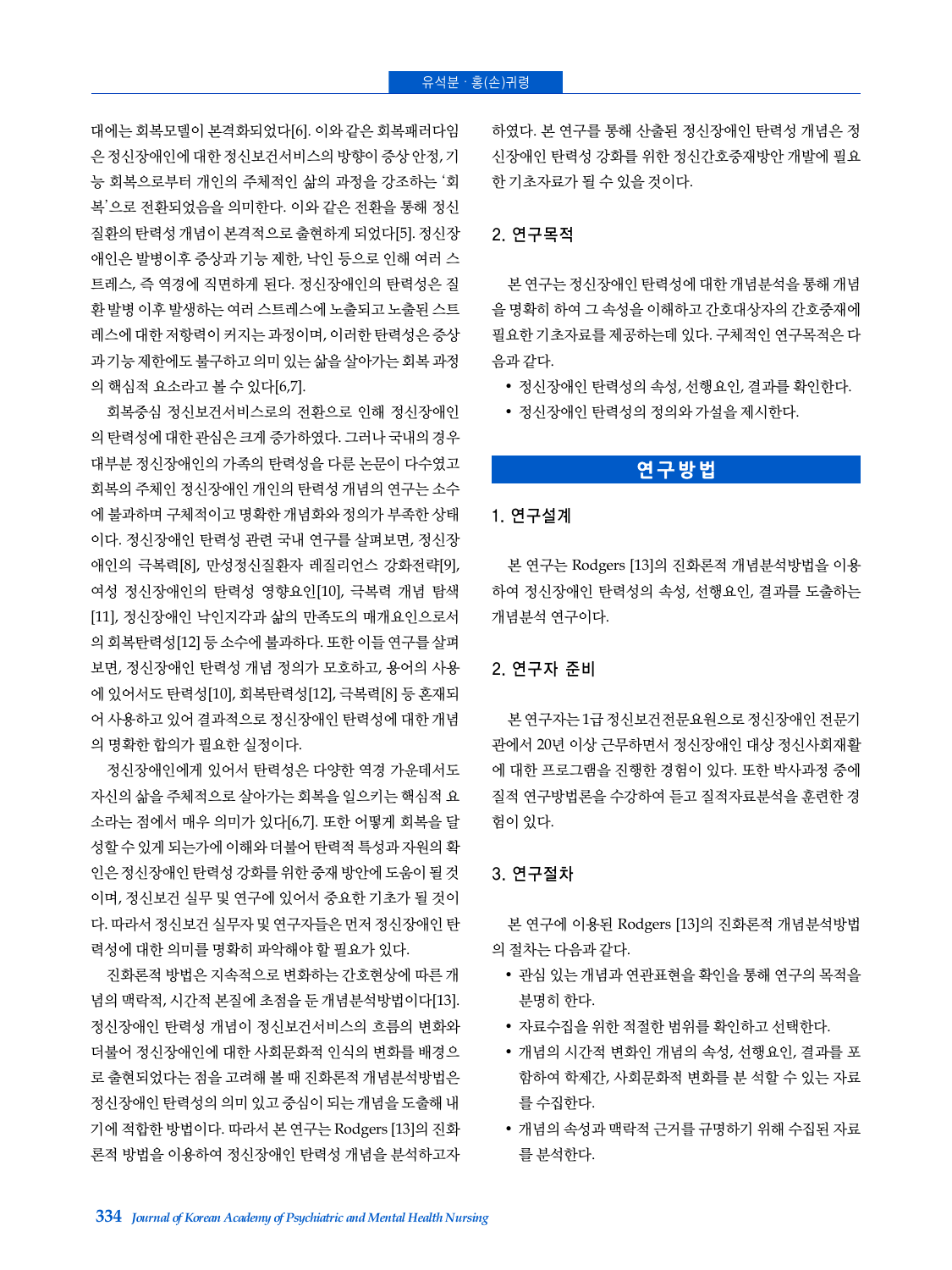- 개념이 나타난 적절한 예를 확인한다.
- 향후 개념의 개발과 실무적용을 위한 가설과 함의를 확인 한다.

## 4. 자료수집

본 연구는 해당문헌의 시간적 흐름을 분석하기 위하여 자료 수집기간을 소비자운동을 시작으로 정신질환 탄력성이 출현 된 시기[5]인 1980년부터 2016년 12월로 하였다. 또한 '정신장 애인 탄력성'의 관련 개념과 연관된 표현을 확인하는 과정을 거치면서 유사한 표현인 '회복력', '회복탄력성', '극복력'을 확 인하여 이를 검색어로 선정하였다. 국내 문헌검색 주제어는 '정 신장애인 탄력성', '정신질환 탄력성', '정신장애인 극복력', '정 신질환 극복력', '정신장애인 회복력', '정신장애인 회복탄력성' 으로 하였으며 한국교육학술정보원(www.riss4u.net) 및 학술 정보원(Kiss.kstudy.com) 엔진 검색을 하였고, 국외 문헌검 색 주제어는 'psychiatric disorder resilience', 'mental illness resilience'를 관련 검색어로 하였으며 CINAHL, PubMed, ProQuest, Scopus, PsycArticle의 엔진검색을 통해 문헌을 검 색하였다. 검색엔진을 통해 국문 47건, 영문 88건으로 총 135건

의 논문이 검색되었으며, 제목, 초록 및 전문을 확인하여 포함 기준과 제외기준을 적용한 결과 10건의 문헌이 도출되었다.

타당성이 있는 개념분석을 위해 필요한 분석논문의 수에 대 한 기준은 최종 대상 논문의 20% 또는 최소 30편 이상의 논문 이다[13]. 따라서 본 연구에서는 최종 도출된 10건의 문헌과 참 고문헌 추적 등의 수기방법으로 3건의 논문을 찾아 추가하였 고, 책 1권[5]을 포함하여 총 14편의 자료를 최종 분석 자료로 선정하였다(Figure 1).

## **1)** 포함기준

- 1980년 1월부터 2016년 12월까지 발표된 논문 및 책
- 심사위원의 심사를 마친 학술지 논문과 학위논문
- 정신장애인 탄력성의 개념 및 특성 등을 파악하기 위한 연구

#### **2)** 제외기준

- 중복 검색된 논문
- 각종 보고서 및 학술대회 발표 논문
- 정신장애인 탄력성을 변수 혹은 매개변수로만 사용하고 관련 개념이나 특성에 대한 언급은 없 는 논문



Figure 1. Flow chart of literature search.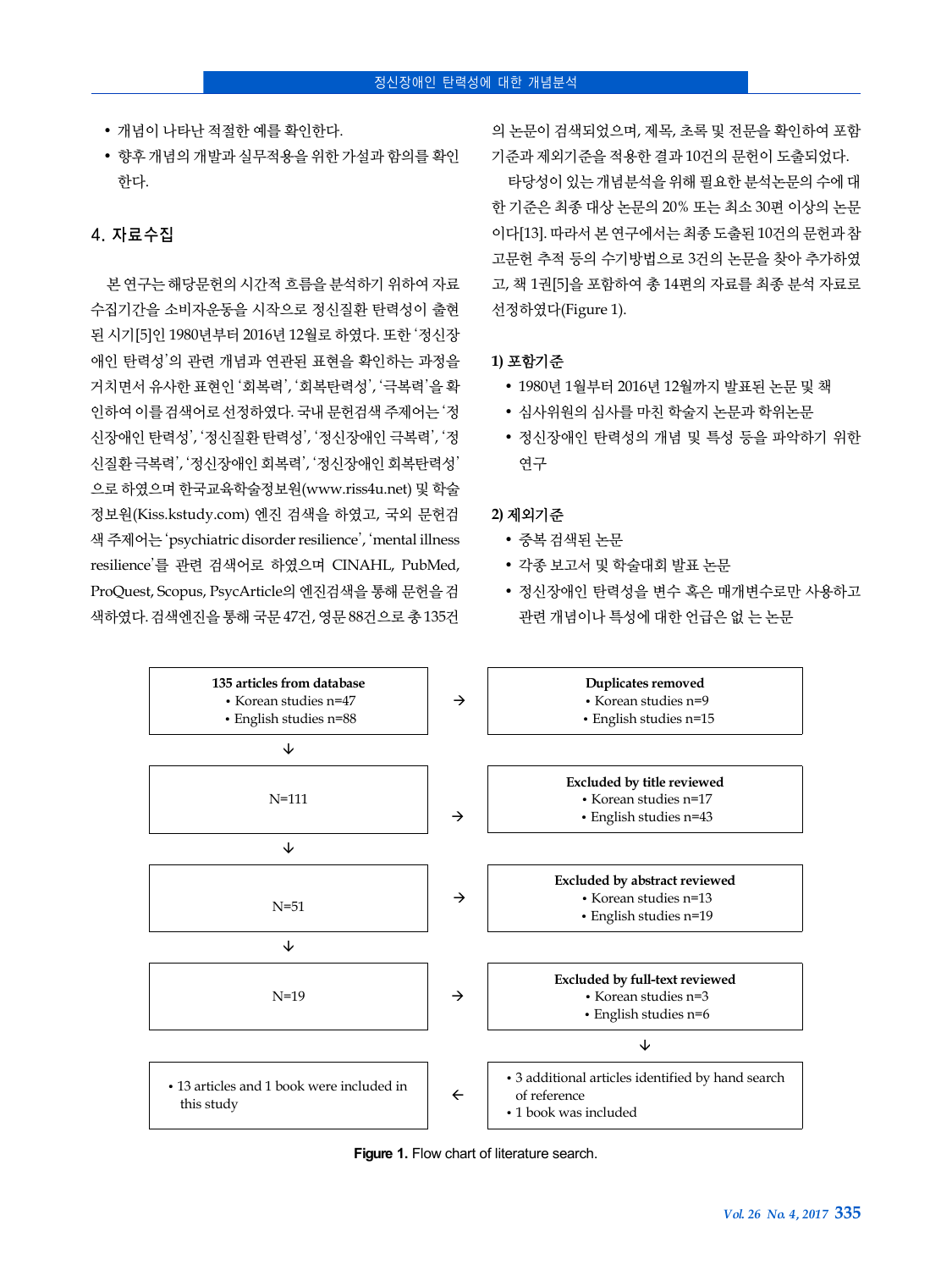## 5. 자료분석

자료분석은 Rodgers [13]의 진화론적 방법의 절차에 따라 진행하였다. 정신장애인 탄력성의 전반적인 개념과 특징을 파악하기 위해 해당 논문 14편의 전문을 반복하여 읽으면서, 학문분야, 정의, 속성, 선행요인, 결과, 대리용어, 관련 개념 그 리고 영향요인으로 구분하여 정리하였다. 각 논문에서 제시 하고 있는 개념 정의와 특성의 일치도와 타당도를 높이기 위 해 지속적인 확인 과정을 거치면서 속성, 선행요인, 결과를 도 출하였다.

## **연구결과**

본 연구의 포함기준을 충족한 총 14편의 연구물을 분석한 결 과 간호학 6편, 심리학 3편, 사회복지학 3편, 정신의학 2편으로 확인되었고, 각 문헌에서 제시한 정신장애인 탄력성에 대한 정 의를 확인하였다(Table 1). 문헌에서 나타난 개념의 정의는 학 문 분야별, 시간의 흐름에 따른 변화와 차이는 보이지 않았으 나, 탄력성은 질병, 장애, 스트레스와 같은 역경과 연관되어 있 으며, 변화를 추구하는 투쟁 과정 중에 나타나는 현상임이 공 통적으로 확인되었다.

#### **Table 1.** Definitions of Resilience with the Mental Disabled

| N <sub>o</sub> | First author<br>(year, reference no) | Study          | Definition                                                                                                                                                                                               |
|----------------|--------------------------------------|----------------|----------------------------------------------------------------------------------------------------------------------------------------------------------------------------------------------------------|
| 1              | ImSB<br>(2002, 11)                   | Nursing        | To experience another growth through the process of overcoming, adapting to, and<br>restoring the situation as a challenge rather than being unhappy or damaged when<br>faced with a difficult situation |
| 2              | Andresen R<br>(2003, 7)              | Psychology     | Ability to overcome frustration that occurs during the final stage of recovery, the<br>growth phase                                                                                                      |
| 3              | Rene G<br>(2005, 17)                 | Nursing        | The hallmark of resilience is mindfulness, prudence and purposeful action built on a<br>foundation of tenacity and courage                                                                               |
| 4              | Deegan PE<br>(2005, 23)              | Psychology     | 'Personal medicine' is evidence of resilience in people with psychiatric disorders                                                                                                                       |
| 5              | Sung JM<br>(2007, 10)                | Social welfare | Despite the psychosocial difficulties experienced by women with mental disorders,<br>the psychological characteristics of individuals recovering and growing themselves                                  |
| 6              | Edward KL<br>(2008, 20)              | Nursing        | Choosing to walk through the darkness, all the while knowing the risks ahead and<br>making a decision for life amid ever-present hardships                                                               |
| 7              | Torgalsbøen A<br>(2010, 25)          | Psychiatry     | An internal strength which affects how the person copes with the disease or what<br>one does about one's plight                                                                                          |
| 8              | Meyer PS<br>(2011, 5)                | Psychology     | The attributes, strategies, and resources that enable a person to establish a<br>rewarding life                                                                                                          |
| 9              | Lee KS<br>(2012, 8)                  | Nursing        | Strengthening the strengths and protections that people with the mental disorder<br>have in spite of its nature and chronicity                                                                           |
| 10             | Choi MM<br>(2012, 9)                 | Social welfare | The process of cultivating the possibilities of unstoppable creativity and potentiality<br>with unabashed persistence                                                                                    |
| 11             | Susan LS<br>(2013, 16)               | Nursing        | The support and challenge dynamic, and the way in which challenges were<br>overcome within the experience of schizophrenia                                                                               |
| 12             | Chin YH<br>(2014, 21)                | Nursing        | Personal qualities that enable one to thrive in the face of adversity and is a<br>significant factor affecting the health of patients with mental illness                                                |
| 13             | Van, ZC<br>(2014, 18)                | Psychiatry     | Enhancing psychological resources, by increasing self-esteem and the ability to cope<br>with symptoms, can be targeted to diminish stereotype threat and improve stigma<br>resilience                    |
| 14             | Koh CW<br>(2015, 12)                 | Social welfare | The individual's ability to constantly search for the environment that enhances his<br>potential                                                                                                         |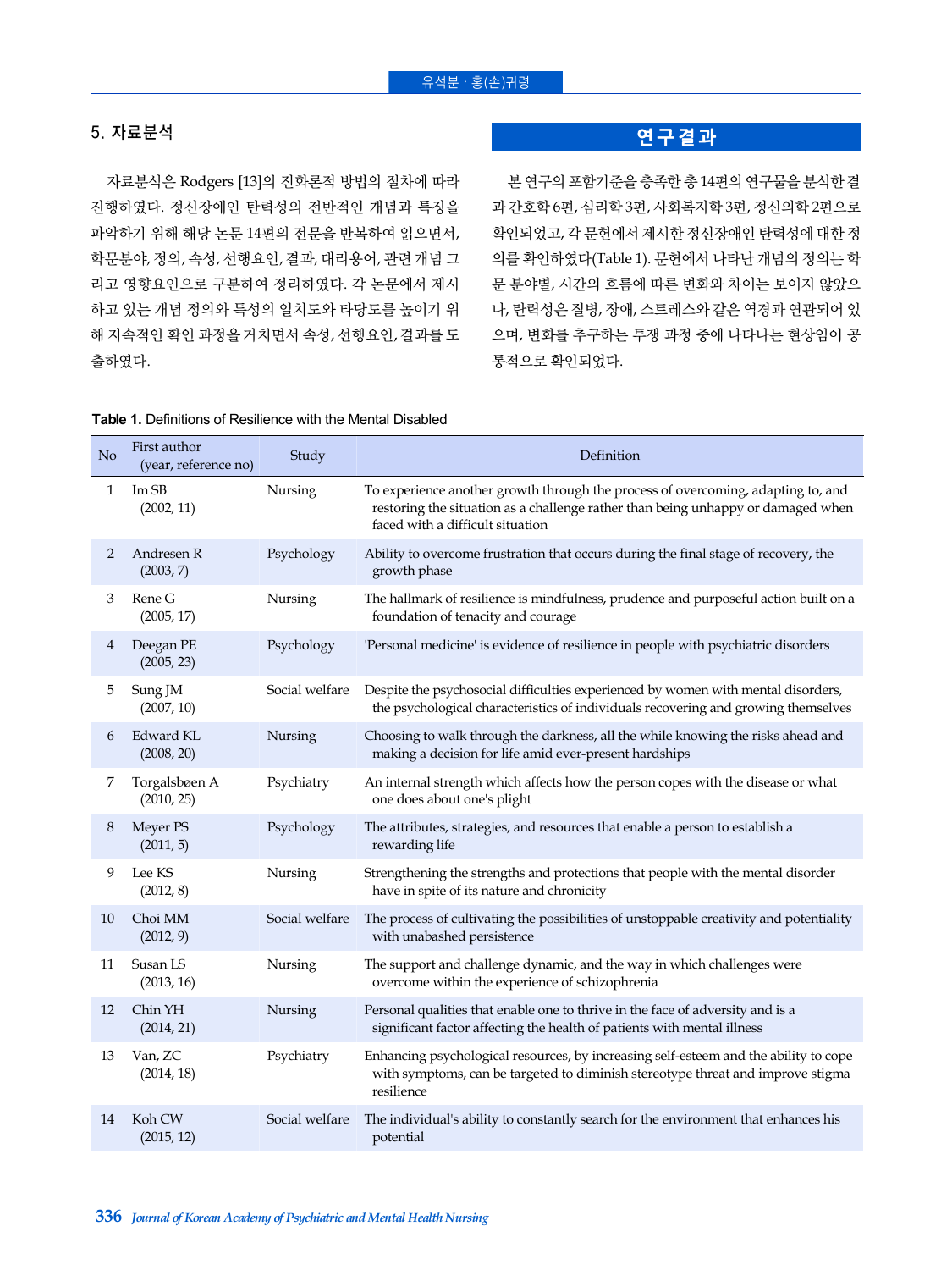## 1. 개념의 속성

본 연구의 주요 질문은 '정신장애인 탄력성은 무엇인가?', '정 신장애인 탄력성의 특성은 무엇인가?'였고, 이 질문을 통해 개념 의 속성을 파악하였다. 문헌에서 나타난 정신장애인 탄력성의 속성을 고찰한 결과 유동성(flexibility), 잠재성(potentiality), 강화됨(strengthening)으로 밝혀졌다(Table 2).

#### **1)** 유동성

유동성의 사전적 의미는 '형편이나 경우에 따라 이리저리 변동될 수 있는 성질'로 본래의 성질로 돌아가려는 힘의 의미 를 내포하고 있으며[14] Longman dictionary [15]에서는 'the ability to change or be changed easily to suit a different situation'로 정의하였다.

정신장애인 탄력성의 유동적인 속성은 정신질환 증상 또는 질환으로 유발된 역경에 직면했을 때 이 역경에도 불구하고 다 양한 내 ․ 외적 영향과 결합되어 변화할 수 있는 특성을 의미한 다. 즉, 개인의 긍정적 특성, 환경 내 보호요인, 인식된 위험요인 의 감소가 결합되어 탄력적 반응을 만들어 낸다는 것을 의미한 다[2,6]. 정신장애인 탄력성은 '정신질환이라는 역경에도 불구 하고 예상치 못했던 사건을 견딜 수 있는 능력인 끈기의 기초위 에 만들어진 용기, 신중함 및 목적적인 행동'이며 이는 보호요 인과 위험요인의 연속선상에서 탄력성 순환을 경험하면서 점 차 강화되어가는 과정이다[16,17]. 또한 탄력성은 역경에 노출 되면서 대항하는 힘이 커지는 이치와 같이 점점 강화되어가는 특성이 있다[17,18]. 역경에 직면하였을 때 인간의 반응은 취약 성과 건강의 연속선상에서 개인차가 있을 수 있는데[17,18], 정 신질환의 동일한 진단명과 비슷한 수준의 질병상태라고 할지 라도 그 이후의 양상이 대상자마다 다양하게 나타나는 것은 대 상자 개인의 탄력성 발현 정도가 다르기 때문이라고 하였다 [9]. 보호요인과 위험요인 간 상호작용은 변화되고 발전되며 달라질 수 있는데, 보호요인의 정도가 높을 경우에 낮은 수준 의 위험요인은 긍정적 결과를 만들어낼 수 있다[1]. 내 ․ 외적 자 원은 긍정적인 것으로 위험에 대해 보호적인 것으로 간주된다. 정신장애인 탄력성에 긍정적 영향을 주는 보호요인으로 사

회적 지지와 사회적 활동 참여[5,9,10,17], 문제해결능력, 신뢰, 긍정적 자아개념, 자신감, 미래에 대한 기대, 자조력, 유능감, 삶의 통제[11], 자아존중감, 과거 직업력[8]으로, 높은 자아기 존중감은 낙인(stigma)을 극복하는 탄력성의 보호요인이라고 하였다[19].

#### **2)** 잠재성

잠재성의 사전적 의미는 '겉으로 나타나지 않고 속에 숨어 있 는 성질'[14]이며, Longman dictionary [15]에서는 'an ability or quality that could develop in the future'로 정의하였다.

정신장애인 탄력성의 '잠재적인' 속성은 정신질환이라는 취 약성이 있더라도 강점과 보호요소는 정신장애인에게 존재하 며[18], 이러한 강점을 강화하여 더 나은 상태로 적응해 나가는 특성으로, 개인이 과거에 사용했던 대처 전략을 확장하여 다른 여러 상황에서도 적용할 줄 아는 능력을 의미한다[3,8]. 변화, 역경, 기회, 스트레스원, 도전으로 인한 혼란 과정의 경험을 통 해 개인의 잠재적 강점에 접근하여 보다 강해지고 그 결과 그 혼란을 이겨내는 과정으로, 과거와의 유사한 상황 혹은 동일한 상황에 대한 경험이 있을 경우 복원하려는 힘 즉, 항상성으로 의 복귀 가능성이 커진다[4,18]. 과거 스트레스 경험 시 사용되 고 개발된 탄력적 기술(resilient skill)과 전략(strategies)은 자 신의 대처전략을 확장시킬 수 있는 잠재력으로 동원되는데 [4,5], 자신의 탄력적 특성을 강화시킬 수 있는 사람은 이러한 잠재적 강점을 또 다른 상황에 적용하여 자신의 자신감(confidence), 능력(competence), 안녕(well-being)을 촉진시키는

| Items                | Categories                                       | First author (year)                                                                                                                                                                                                                                                            |
|----------------------|--------------------------------------------------|--------------------------------------------------------------------------------------------------------------------------------------------------------------------------------------------------------------------------------------------------------------------------------|
| <b>Attributes</b>    | Flexibility<br>Potentiality<br>Strengthening     | Rene G (2005), Choi MM (2012), Sung JM (2007), Im SB (2002), Lee KS (2012), Van ZC (2014)<br>Lee KS (2012), Meyer PS (2011), Choi MM (2012), Andresen R (2003), Edward KL (2008)<br>Susan L (2013), Chin YH (2014), Im SB (2002), Rene G (2005), Lee KS (2012), Sung JM (2007) |
| Antecedents          | Psychiatric symptoms<br>Perceived stigma         | Rene G (2005), Deegan PE (2005), Choi MM (2012), Lee KS (2012)<br>Koh CW (2015), Susan L (2013), Rene G (2005), Van ZC (2014)                                                                                                                                                  |
| Consequences         | Recovery                                         | Andresen R (2003), Deegan PE (2005), Torgalsbøen A (2010), Choi MM (2012), Rene G (2005),<br>Edward KL (2008), Susan L (2013)                                                                                                                                                  |
| Affecting<br>factors | Social support<br>Self-esteem<br>Social activity | Piper SM (2011), Choi MM (2012), Sung JM (2007), Rene G (2005), Chin YH (2014)<br>Im SB (2002), Lee KS (2012), Van ZC (2014)<br>Lee KS (2012), Sung JM (2007)                                                                                                                  |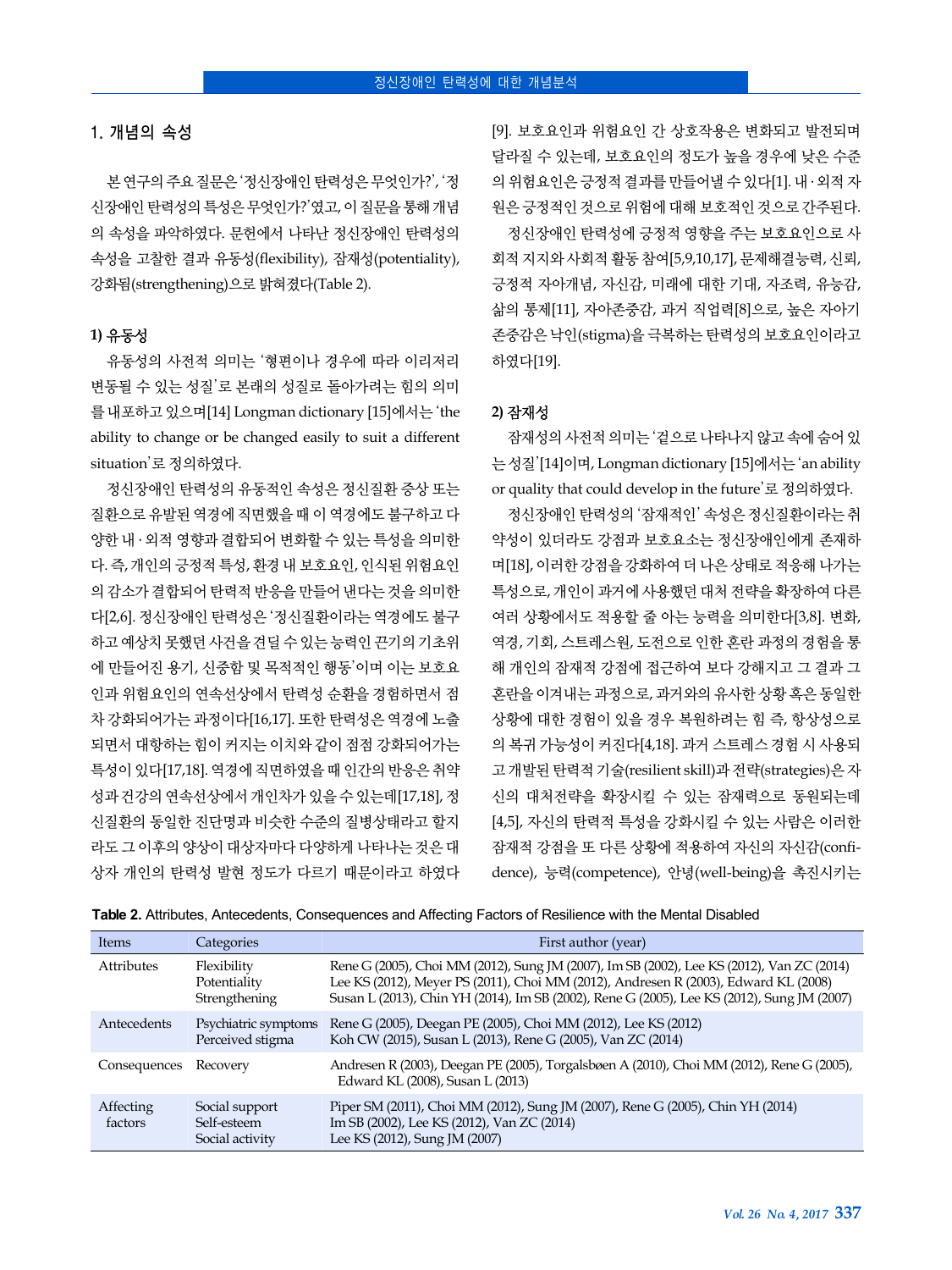방법을 배워나가게 된다[5]. 따라서 대상자의 측면에서 탄력성 은 개인의 잠재적인 강점을 강화하여 더 나은 상대로 적응해가 는 것[8]으로 과거에 사용하고 개발된 탄력적 기술과 전략을 다 양한 상황에 적용할 수 능력을 포함한다고 볼 수 있다. 정신보 건전문가 측면에서 볼 때, 탄력성은 대상자의 회복을 촉진하 고, 적응력 향상을 도모하기 위해 대상자 개인의 잠재적 능력 을 촉진시키는 수단이라고 볼 수 있겠다[9]. 또한 정신장애인 탄력성은 회복 과정 마지막 단계인 성장(growth) 단계에 생기 는데[7], 이 단계에 있는 사람들은 좌절에 직면하여도 탄력적 이며 자신의 잠재력을 동원하고 미래에 대해 긍정적 예측을 하 며 자신에 대한 확신을 갖는 특징을 나타낸다고 하였다[7,20].

#### **3)** 강화됨

이 속성의 사전적 의미는 '세력이나 힘을 더 강하고 튼튼하 게 함'[14]을 의미하며, 'make or become stronger'[15]로 정 의하였다.

정신장애인 탄력성은 역경을 극복하는 과정 중에 강화되는 속성을 가지고 있다. 정신장애인들은 자신의 질환을 극복하기 위해 자신과 투쟁하는 과정을 거치게 되는데, 탄력성은 '회복 과정에서 정신질환을 겪으면서 생겨난 도전'으로 질환을 극복 하는 과정에서 생겨나며[16], 역경에 직면하여 번성할 수 있 고[21], 역경을 이겨냄으로 한 단계 더 나아가는 성장을 의미 한다[11]. 이렇게 역경을 경험하면서 극복하는 힘이 나오게 되 는 이치는 역경에 노출되어 저항하는 힘이 생기는 이치와 동일 하다[9,17]. Rutter [22]의 연구에서 이것을 강철효과(steeling effects)라고 하였다. 이는 위험에 노출되어 위험수준을 낮출 수 있는 경험을 한 사람은 이전보다 더 강해지고 대처능력과 보 호자원이 증가되며 그 결과 역경에 대처할 수 있는 힘이 보다 커질 수 있게 됨을 의미한다. 이는 정신장애인 탄력성이 역경 을 극복하는 과정에서 탄력성의 순환을 경험하며 점차 강화된 다는 것과 같은 의미이기도 하다[17].

이러한 속성은 다른 두 가지 속성인 '잠재성', '유동성'과 유 기적 관계에 있다. 탄력성은 역경을 극복하기 위해 사용해 왔 던 과거의 특성, 기술, 전략과 미래를 위한 개인의 꿈과 열망 사 이의 교량적 역할을 하는데, 과거의 스트레스 경험 시 사용되 었던 탄력성 기술과 전략은 그들 자신의 대처 전략을 확장시키 기 위한 잠재력으로 작용하게 된다[5,10]. 이와 관련된 대표적 변수는 직업력과 사회적 지지이다. 발병 이전 또는 발병 초기 에 직업을 가진 경험은 질환을 극복해 나가는 보호요인으로 작 용할 수 있다[8]. 과거 직업의 성공적 경험이 잠재적 힘이 되어 또 다른 상황에서 다시 적용하게 되면서 더 나은 대처 전략을

개발할 수 있다는 점은 정신장애인 탄력성의 속성인 '잠재성' 과 유기적 관계라고 볼 수 있다. 역경에 직면하여 정신장애인 들이 항상 잘 대처하여 강철효과를 경험하는 것은 아니며 역경 에 처했을 때 그 상황에서 위험요인보다 많은 보호요인이 있을 때만이 역경을 극복하여 보다 강해지는 강철효과를 경험할 수 있다. 이런 점에서 '강화됨' 의 속성은 '유동성'과 유기적 관계 에 있다고 할 수 있다. 이와 관련하여 가장 많이 언급되는 또 다 른 변수는 사회적 지지로써 사회적 지지 수준이 높을 경우 적극 적으로 도움을 요청하면서 어려운 상황을 극복해 나갈 수 있게 되고 이러한 성공 경험은 이후의 다른 역경에 대한 대처능력과 자신감을 증가시킬 수 있는 발판이 된다[10].

## 2. 개념의 선행요인

선행요인은 개념 발생 이전에 일어난 사건 또는 현상을 의미 하며, 개념과 관련된 이전 현상이 무엇인지 확인하는 것이다 [13]. 본 연구에서 문헌을 분석해본 결과 정신질환으로 인한 증 상(psychiatric symptoms)과 낙인 지각(perceived stigma) 은 탄력성의 선행요인임을 알 수 있었다(Table 2).

먼저 정신질환으로 인한 증상은 개인에게 위협감, 혼란을 경 험하게 하는데[17,23], 이러한 혼란 상태가 되면 개인들은 항상 성을 복구하기 위해서 다양한 내 ․ 외적 자원을 동원하게 된다 [18]. 개인의 긍정적 특성, 사회적 지지, 직업력 등의 보호요인은 증상의 극복을 용이하게 하고[8,9] 강철효과를 경험한다고 볼 수 있다[17,22]. 또 다른 선행요인에는 낙인 지각이 있다[12,16, 17,19]. 이는 자기 자신을 타인과 비교하여 열등한 존재라고 인 식하는 것을 의미하며 정신장애인에 대한 사회적 편견을 내면 화함으로써 발생한다[24]. 정신장애인들은 자신이 질환으로 인 해 열등한 존재가 되었다고 인식하면서 상실감과 고립감을 경 험하게 되는데, 이러한 경험은 낙인으로 인한 부정적 인식을 긍 정적으로 전환시키는 탄력성 촉발의 계기가 될 수도 있다[17].

Kim과 Jun [24]의 연구에서 지지집단의 참여는 낙인 지각에 대한 성공적 대처 방법을 공유하게 하여 자아존중감 향상에 효 과적인 것으로 나타났는데, 증상에 대한 대처능력, 자아존중감 향상은 낙인으로부터 오는 위협을 감소시킴으로 낙인 탄력성 (stigma resilience)을 향상시키며[18], 정신장애인 탄력성은 낙 인 지각과 삶의 만족도를 매개하는 영향요인라고 하였다[12].

#### 3. 개념의 결과

개념의 결과는 개념 이후에 발생한 일이나 현상을 의미한다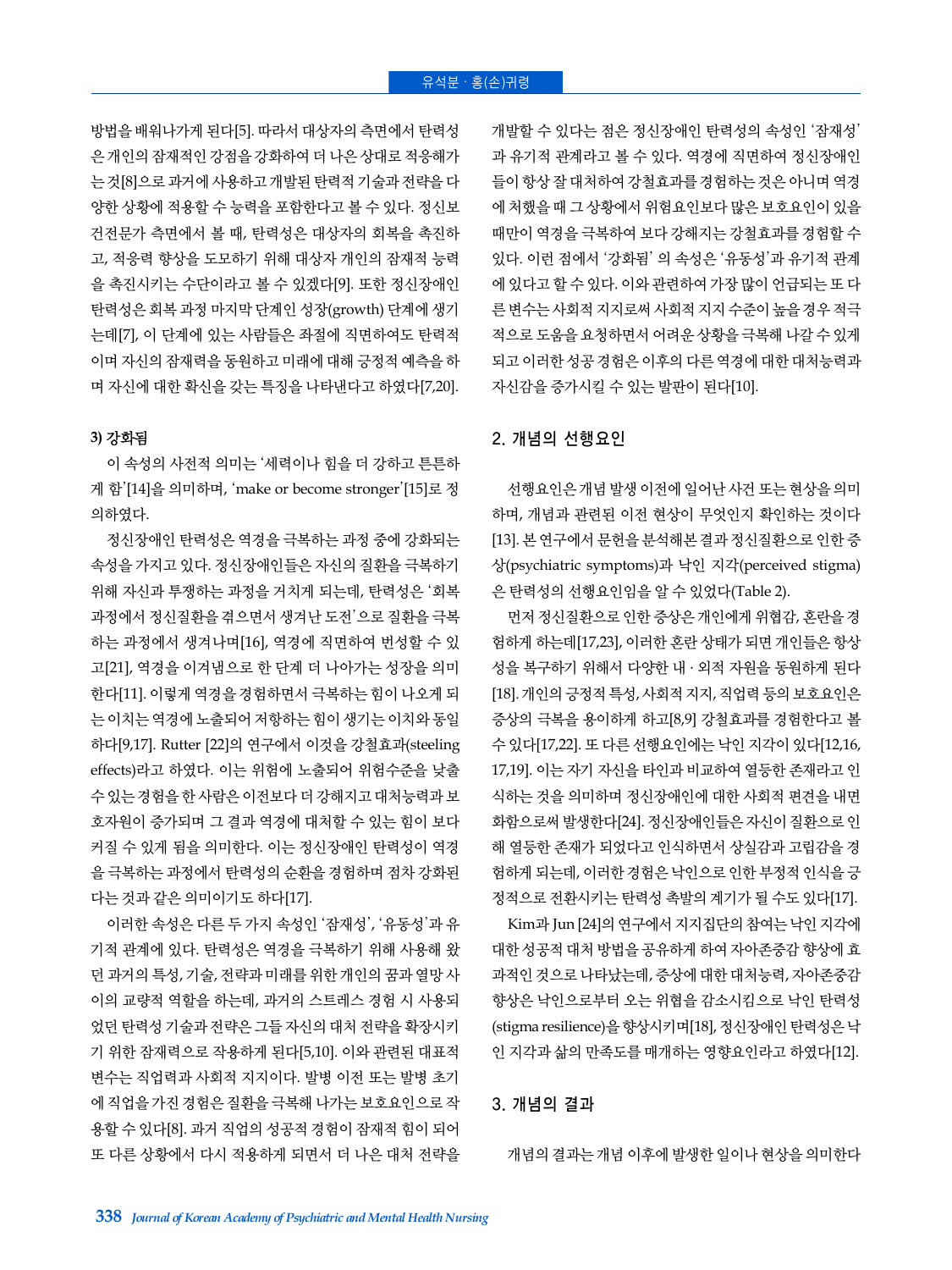[13]. 본 연구에서는 '정신장애인 탄력성의 결과로서 무슨 일이 발생하였는가?, 정신장애인 탄력성의 결과로 나타나게 된 변화 가 무엇인가?' 라는 질문을 통해 개념의 결과를 파악할 수 있었 다. 문헌을 통해 밝혀진 결과는 정신장애로부터 회복(recovery) 으로 나타났다(Table 2). 정신장애인의 회복이란 신념, 가치, 태 도, 인생의 목적 등을 수정하면서 보다 조화롭게 살아가는 방법 을 깨닫는 것으로 정신질환이라는 역경에도 불구하고 자신의 삶 을 의미 있게 살아가는 것을 뜻한다[5,6].

본 연구에서 분석한 여러 문헌들에서 정신장애인 탄력성은 정신장애로부터의 회복 과정의 핵심적 요소임을 공통적으로 언급하였다[7,23,25].

Torgalsbøen 등[25]의 연구에서는 정신질환으로부터 회복 된 사람들은 공통적으로 '희망을 포기하지 않으며 실패를 견디 어내는 능력' 즉, 탄력성이 있음이 확인되었다. Andresen 등 [7]은 회복의 단계에 이른 정신장애인의 특징을 제시하였다. 회복의 단계에 있는 사람들은 증상이 완전히 없어지지는 않았 을지라도 자신의 질환을 관리하고 유지하는 방법을 잘 알고 있 고[7,9,16], 역경에 직면하였을 때 자신의 잠재력을 동원할 줄 알며, 미래에 대한 긍정적 예측과 자신에 대한 확신이 있는 것 으로 나타났다[7,20]. Deegan [23]의 연구에서는 회복 단계의 사람들이 증상 관리와 건강 증진을 위한 자신만의 비약물적 활 동 및 전략(personal medicine)을 개발하여 사용하고 있었는 데, 이는 역경에 대한 대처능력을 향상시켜 증상 악화로 인한 입원 및 재발을 예방하는 것으로 나타났다. 또한 탄력성은 스 트레스 상황에서 성공적인 적응을 가능하게 하는 요인으로 증 상관리 및 자신의 병에 대한 통찰을 갖게 하며[9,20], 지지적 관 계 활용과 자기 개발을 가능하게 하는 것으로 나타났다[10,17].

## 4. 개념의 모델사례

본 연구에서는 정신장애인 탄력성의 속성을 포함하는 모델 사례를 Min [26]의 연구에서 인용하여 제시하였다.

"증상 치료가 아닌 예방을 목적으로 약을 계속 복용해야 한 다고 생각하기에 이르렀다. 전에 힘들기만 했던 스트레스 상황 들에 대해 나름대로의 해결 방안을 갖게 되었다. 적극적으로 종교기관의 프로그램을 참여하거나 봉사활동에 참여하면서, 이전에는 원망만 하던 질병이 자신을 더욱 강하게 만들어 주었 으며 인생을 보는 시각이 성숙해졌다는 등 나름대로 질병의 의 미를 부여하였다. 무너진 막장을 거의 벗어난 참여자들은 남들 처럼 직장을 얻고 결혼을 하며 정상적인 삶을 살 수 있을 것이 라 기대하면서... 자신의 인생을 계획하였다. 이를 위해 장애인

고용센터에 등록하고, 원하는 자격증을 얻기 위해 학원을 다니 며 새로운 공부를 시작했다"

위의 사례는 질병이라는 역경에 직면하여 극복하는 과정에 서 자신이 강해지는 경험(강화됨), 과거에 힘들었던 상황에 대 한 자신만의 해결 전략을 찾는 과정(잠재성), 종교기관 프로그 램 참여 및 봉사활동은 대상자가 탄력적으로 변화될 수 있는 긍 정적 보호자원으로 작용하였다(유동성). 그 결과 자신의 병에 대한 통찰 및 결혼, 직장 등 미래에 대한 낙관적 예측을 하며 적 극적으로 자기개발을 해 나가는 회복의 과정을 전형적으로 보 여주고 있다.

## 5. 개념의 대리용어와 관련 개념

#### **1)** 대리용어

대리용어(surrogate term)는 분석한 개념과 비슷하거나 동 일한 의미로 사용되는 것으로 용어를 대체하여 사용하여도 의 미에 변화가 없는 것을 뜻한다[13].

본 연구에 포함된 문헌들에서 나타난 정신장애인 탄력성의 대리용어로 '정신장애인 극복력(people with mentally disabled resilience)', '정신장애인 회복탄력성(resilience of mentally disable persons)'을 들 수 있다. 정신장애인 극복력은 '정 신질환 증상이나 그로 인한 장애가 있음에도 불구하고 잠재된 강점과 보호요소를 강화하여 더 나은 상태로 적응해가고 유지 하는 능력'[8], 정신장애인 회복탄력성은 '개인의 잠재적 능력 을 강화할 수 있는 환경을 끊임없이 찾고 만들어가는 능력'을 의미한다[12]. 이 두 개념은 역경이나 스트레스 사건을 전제가 선행되어 역동적인 변화 과정을 거치면서 회복을 목표로 개인 의 강점과 잠재적 능력을 강화해 나간다는 특성을 포함하고 있 다. 따라서 개념의 정의와 표현에 있어서 차이는 있으나 본 연 구에서 나타난 탄력성의 선행요인, 속성, 결과와 연관성이 있 으므로 상호 교환적으로 사용 가능한 대리용어로 볼 수 있다.

#### **2)** 관련 개념

관련 개념(related concept)은 분석한 개념과 관련성이 있는 개념이지만 동일한 속성을 나누지 않는 개념을 의미한다[13].

본 연구에서 정신장애인 탄력성의 관련 개념은 회복태도 (recovery attitude)로 확인되었다. 회복태도(recovery attitude)는 회복이라는 개념에 대한 생각, 인지, 감정, 행동 요소 들의 경향으로, 정신장애를 가진 개인이 질병이라는 제약이 있 더라도 그들 자신이 회복될 수 있다는 주관적인 신념[27]이다. 정신장애인 탄력성과 정신장애인 회복태도는 정신장애인에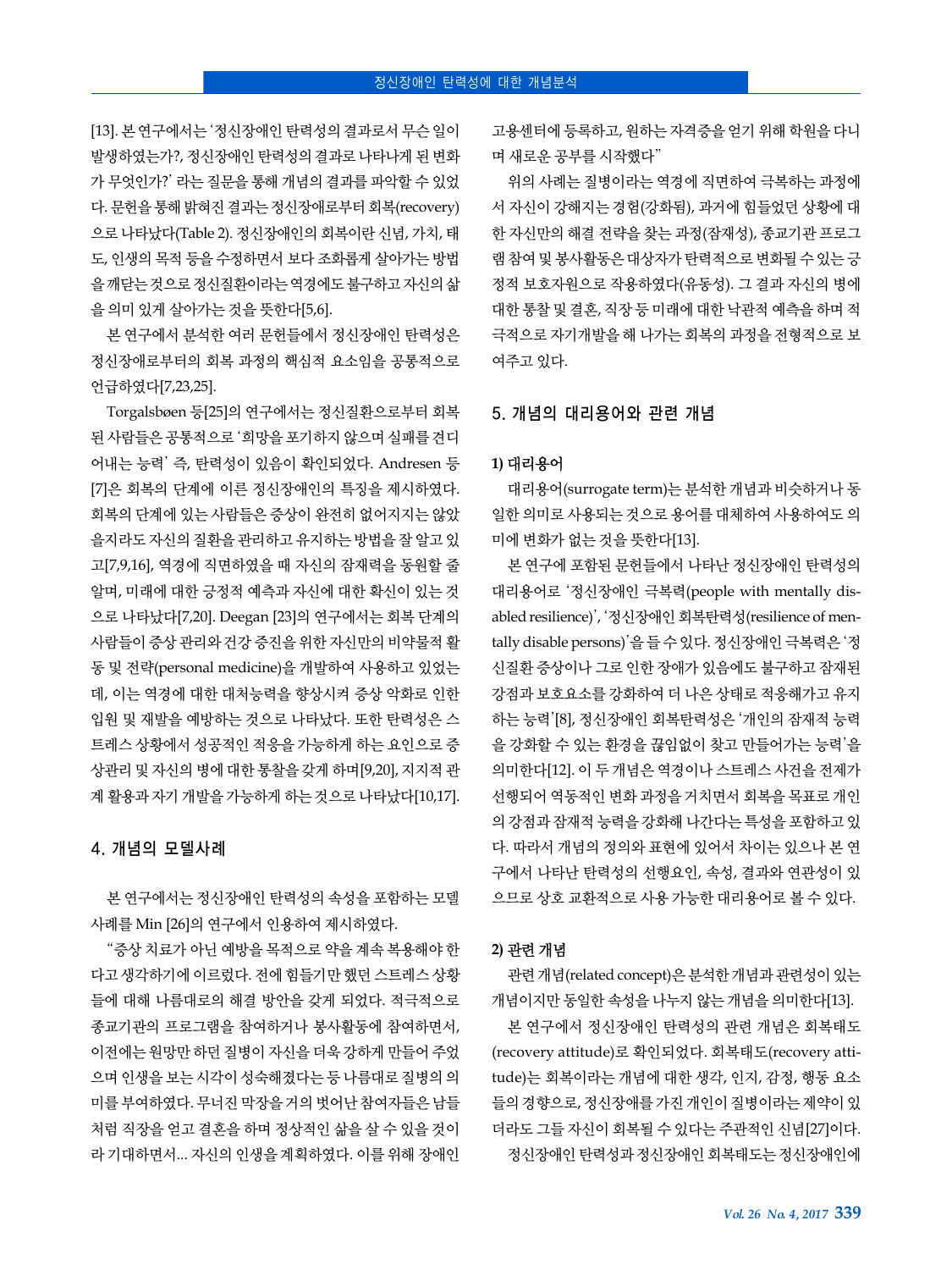대한 인식의 변화와 '강점중심' 접근 정신보건 서비스 방향 계기 가 시작이 되어 정신장애로부터 회복을 목표로 한다는 공통점 이 있다. 반면에 이 두 개념의 차이를 살펴보면, 정신장애인 탄 력성은 정신질환이라는 역경에 대처하는 '내적인 강점' 또는 '곤경에 처한 상황에 대처하는 힘'을 의미하는 것으로 회복의 과 정 중에 형성되고 강화되는 반면, 회복태도는 회복에 대한 주관 적 확신과 인식을 의미하며 회복을 일으키는 선행조건으로 정 신장애로부터 자신의 회복과정을 바라보는 관점에 따라 긍정 적인 회복태도와 부정적 회복태도로 분류할 수 있다[27]. 따라 서 이 두 개념은 정신장애로부터 회복을 목표로 한다는 공통점 이 있으나, 각각의 속성이 다른 관련 개념으로 분류하였다.

## 6. 가설과 함의 확인

본 연구에서 확인된 정신장애인 탄력성의 선행요인, 속성, 결과에 대한 관계는 Figure 2에 제시하였으며, 이를 기반으로 다음과 같이 가설을 제시하였다.

- 보호요인이 높으면 정신장애인 탄력성이 높아질 것이다.
- 과거 성공 경험 활용능력이 높으면 정신장애인 탄력성이 높아질 것이다.
- 성공적인 대처 경험이 누적될수록 정신장애인 탄력성은 높아질 것이다.
- 정신장애인 탄력성이 높아지면 회복 수준이 높아질 것 이다.

## **논 의**

본 연구는 정신장애인 탄력성의 속성을 명확히 이해하고자 Rodgers [13]의 진화론적 방법으로 개념분석을 하였다. 본 연 구의 개념분석 결과 정신장애인 탄력성의 주요 속성은 '유동 성', '잠재성', '강화됨'으로 나타났다. 선행요인은 정신질환으 로 인한 증상과 낙인 지각이었으며, 그 결과는 회복에 영향을 주는 것으로 나타났다. 본 연구의 분석 결과에 입각하여 정신 장애인 탄력성의 정의를 명확하게 내려 볼 수 있다. 정신장애 인 탄력성이란 '정신질환 증상과 낙인지각이라는 역경과 도전 앞에서 자신의 강점과 잠재적 가능성을 발견하고 확장하여 적 용해 나가는 능력'이라고 정의하였다.

탄력성은 대상군별로 약간의 차이는 측면은 있지만 역경에 직면하여 상황을 극복하고 원래의 상태를 회복했다는 것, 나아 가 성공적 적응을 이루었다는 것은 공통적인 본질적 의미이다 [28]. 이런 측면에서 보면 본 연구에서 내린 정신장애인의 탄력 성도 본질적 의미에서는 다르지 않다는 것을 알 수 있다. 그러 나 다른 대상군의 탄력성개념과는 다른 부분이 있다. 여러 대 상군의 탄력성의 개념들에는 본 연구에서 발견한 '잠재성'이 라는 탄력성의 속성이 없음을 알 수 있다. 일반적인 탄력성 개 념 정의에서 역경에 대한 대처의 핵심적 특징은 융통성 있고 풍 부한 대처로 언급되고 있을 뿐[29], 이 대처가 과거의 성공 경험 의 적용이라는 측면에 대한 설명은 언급되지 않고 있다. 따라 서 정신장애인의 탄력성에 있어서 과거 성공 경험의 활용은 핵 심적인 특징이라고 볼 수 있다.

정신장애인 탄력성의 첫 번째 속성은 '유동성'이다. 정신장 애인의 탄력성은 보호요인과 위험요인간의 상호작용에 따라 달라지는 특징이 있다는 것이다. 정신장애인들은 정신질환 증 상과 낙인감이라는 스트레스 상황에 직면하게 되고 이 스트레 스 요인에 도전함으로써 탄력성 형성의 기회를 갖게 된다. 정 신장애인 개인은 정신질환 증상으로 인해 위협감, 혼란을 경험 하게 되는데 이때 개인의 특성, 사회적 지지, 직업력 등과 같은 내 ․ 외적 자원은 증상을 감소시키는데 영향을 주는 보호요인이



**Figure 2.** Antecedents, attributes and consequences of resilience with the mental disabled.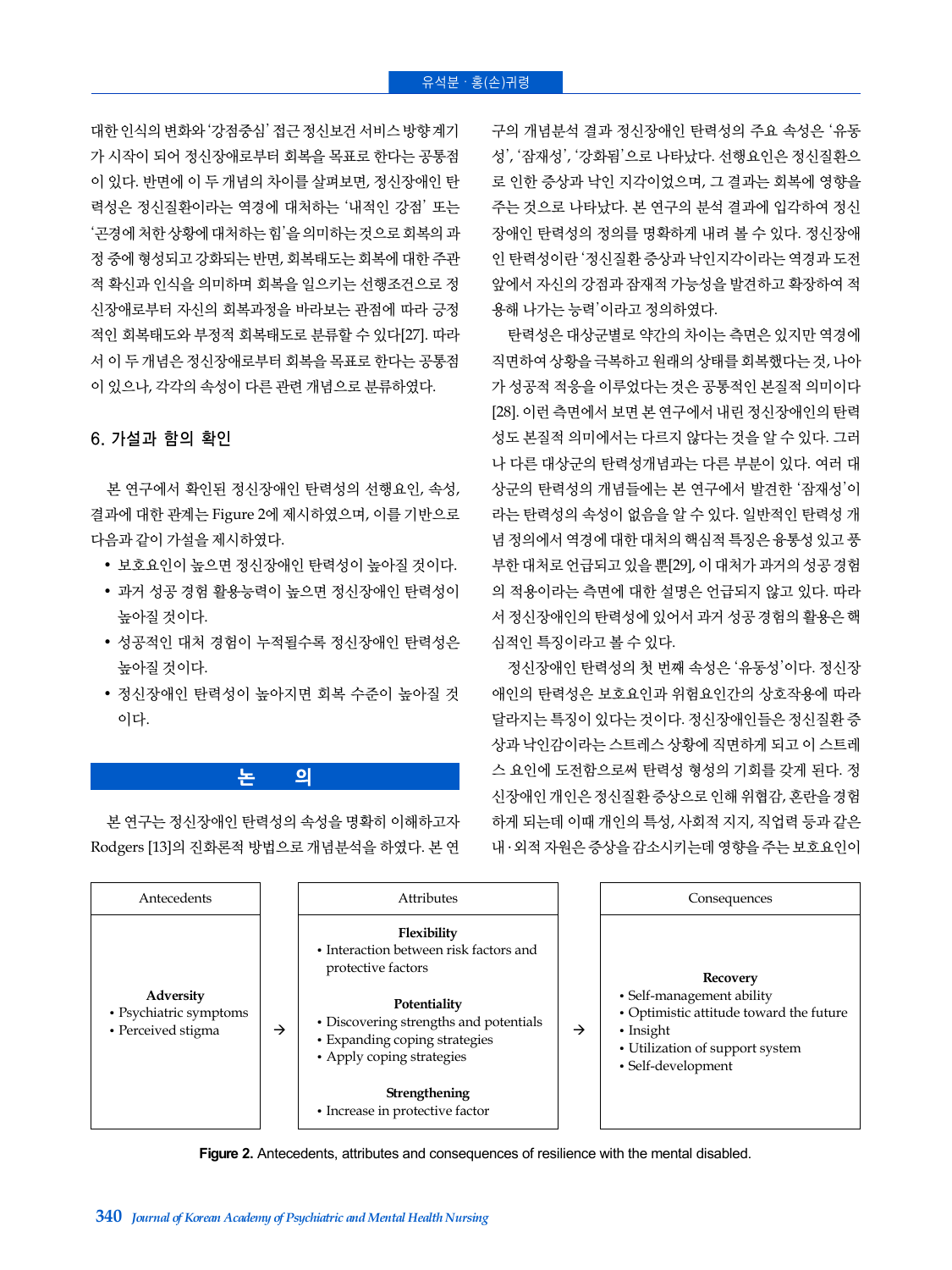된다고 하였다. 보호요인들은 증상이 주는 불안과 위협감과 같 은 어려움을 극복하게 하고 자신감을 갖게 함으로써 탄력성을 강화시킨다. 이러한 연구결과는 탄력성 강화를 위해서는 보호 요인의 강화가 중요하다는 것을 보여주고 있다. 정신장애인 탄 력성에 긍정적 영향을 주는 보호요인들을 살펴보면 사회적 지 지와 사회적 활동 참여[10], 문제해결능력, 신뢰, 긍정적 자아 개념, 적극적인 스트레스 대처능력, 자신감, 미래에 대한 기대, 자조능력, 유능감, 삶의 통제, 희망[11]이 언급되었다.

유동적인 속성에 대해 이해하고자 할 때 또 다른 선행요인은 낙인 지각이다. 낙인 지각과 자아존중감과의 관련성은 대해 꾸 준히 연구되어지고 있다. 낙인 지각은 외부의 낙인과 편견으로 인해 문제의 원인을 자신에게 돌리는 것을 의미한다. 낙인 지각 은 정신장애인 자신을 무가치하고 무능한 존재로 인식하게 만 든다는 점에서 탄력성에 위협을 주고 회복과정을 방해하고 지 연시킬 수 있다. 이러한 측면에서 Kim과 Jun [24]의 연구는 내 재화된 낙인을 감소시키기 위한 인지행동적 접근 프로그램이 라는 점에 있어서 매우 고무적이라고 할 수 있다. 즉, 낙인 지각 으로 인해 나타나는 자신에 대한 무가치함과 무능함과 같은 부 정적 인지를 긍정적 인지로 전환시키게 됨으로 자신을 가치 있 는 존재로 여기게 되는 인식의 변화는 낙인으로 인해 철회된 사 회적 관계를 회복시켜줄 수 있는 보호요인이 되기 때문이다. 이는 높은 자아존중감은 낙인을 극복하는 탄력성 보호요인 [18]이라는 선행연구결과와 일치하며, 따라서 자아존중감을 향상시킬 수 있는 낙인 중재 프로그램 개입이 적극적으로 시도 되어야 할 것이다.

두 번째 속성은 '잠재성'이다. 이 속성은 정신질환이라는 취 약성이 있더라도 자신이 가지고 있는 강점을 발견하고 강화해 나감으로써 현재보다 더 나은 상태로 적응해 나갈 수 있게 됨을 의미한다[11]. 과거 스트레스 경험 시 사용되고 개발되었던 탄 력적 기술과 전략은 현재의 역경을 극복하기 위한 개인의 대처 전략을 확장시킬 수 있는 잠재력으로 작용하게 되는데, 자신의 탄력적 특성을 발견하여 강화시킬 수 있는 사람은 자신의 강점 을 다른 상황에 적용할 줄 알아 자신감, 능력, 안녕(well-being) 을 개선하는 방법을 배우게 된다[5]. 따라서 개인은 지속적으 로 자신의 잠재적 강점을 강화시킬 수 있는 환경을 끊임없이 찾 고 만들어가는 능력이 커지게 될 것이다. 증상 안정과 기능 회 복을 강조하였던 정신보건서비스 관점과는 달리 개인의 주체 적인 삶을 강조하고 대상자 안에 잠재되어 있는 강점을 찾아내 는 강점 중심의 정신보건 회복패러다임에서 탄력성은 회복 과 정을 돕는 중요한 요소가 된다. 또한 정신보건서비스 제공자의 측면에서의 탄력성은 대상자의 회복을 촉진시키고 적응력 향

상을 도모하기 위하여 대상자의 잠재적 능력을 촉진하는 수단 이라고 볼 수 있다[9]. 따라서 대상자의 잠재력을 찾아내어 회 복과정을 촉진시킬 수 있는 간호중재 프로그램이 지속적으로 개발되어야 할 것이다. 이는 탄력성이 전문적인 서비스를 포함 한 주변의 지지를 통해 변화가 가능한 통합적이며 과정적인 개 념이라는 점을 고려해 볼 때[9], 대상자의 잠재적인 강점을 찾 아내어 중재해 줄 수 있는 정신보건서비스 프로그램의 개발 및 적용에 대한 중요성은 더욱 강조되어야 한다. 또한 탄력성은 역경을 극복하기 위하여 사용해 왔던 과거 스트레스 대처의 성 공적 경험이 발판이 되며 미래를 위한 잠재력으로 발휘된다고 볼 때, 긍정적 성취감을 재경험할 수 있는 다양한 간호중재 프 로그램을 지원한다면 앞으로의 대처전략 강화에 중요한 보호 자원이 될 것이라고 예상된다.

세 번째 속성은 '강화됨'이다. 정신장애인들은 정신질환 증 상과 낙인 지각이라는 역경에 직면하여 이전의 잠재적 강점을 활용하게 되면 자신의 위험수준을 낮출 수 있게 되면서 그 결과 강철 효과(steeling effect)를 경험하게 된다. Rutter [22]의 연 구에서는 역경에 맞서 위험 수준을 낮출 수 있는 경험은 사람을 강하게 만들고 그 결과 대처능력을 향상시키고 보호요인을 증 가시킨다고 하였다. 또한 도전은 성장에 중요한 전조이며, 어 느 정도의 스트레스와 위험은 성공적인 적응과 유능감 강화의 기회가 된다고 제시하고 있다. 스트레스와 위험을 극복해가는 성공적인 대처 경험은 이후의 동일한 상황에서 탄력성을 개발 할 수 있는 기회가 된다. 만약 개인에게 도전받는 경험이 없다 면 그 사람은 위험수준을 낮춤으로써 나타나는 강철 효과를 경 험하는 기회는 없는 것이라고 볼 수 있다. 그동안 정신간호중 재는 재발방지와 같은 부정적 측면의 감소에 초점을 두는 경향 이 있어 왔으나, 추후 정신장애인이 도전적 시도를 통해 대처 기술이 강화되는 경험을 제공하는 프로그램 중재를 모색해 볼 수 있을 것이다. 또한 정신장애인의 직업 활동은 실제적인 지 역사회의 참여를 가능하게 하며, 경제적 자원의 제공 및 지역 사회로의 재통합, 자아존중감의 원천[30]으로 대상자들은 직 업을 통해 탄력성을 경험하는 기회가 될 수 있다. 과거의 직업 경험은 현재 직업유지라는 유사한 상황 또는 동일한 상황에 접 하게 됨으로써 현 상황을 다룰 수 있는 지식과 기술을 개발할 수 있는 기회가 될 수 있고, 스트레스와 위험에 대한 성공적인 대처 경험은 이후의 동일상황에 대한 탄력성을 개발할 수 있는 기회가 될 것이다. 이는 Lee 등[8]의 연구에서 발병 이전의 직 업 경험이 정신질환을 극복해 나가는 보호요인임을 제시하였 던 연구결과와 일치한다. 따라서 긍정적 직업경험은 보호요인 으로 작용하겠지만 차별이나 낙인과 같은 부정적 경험으로 인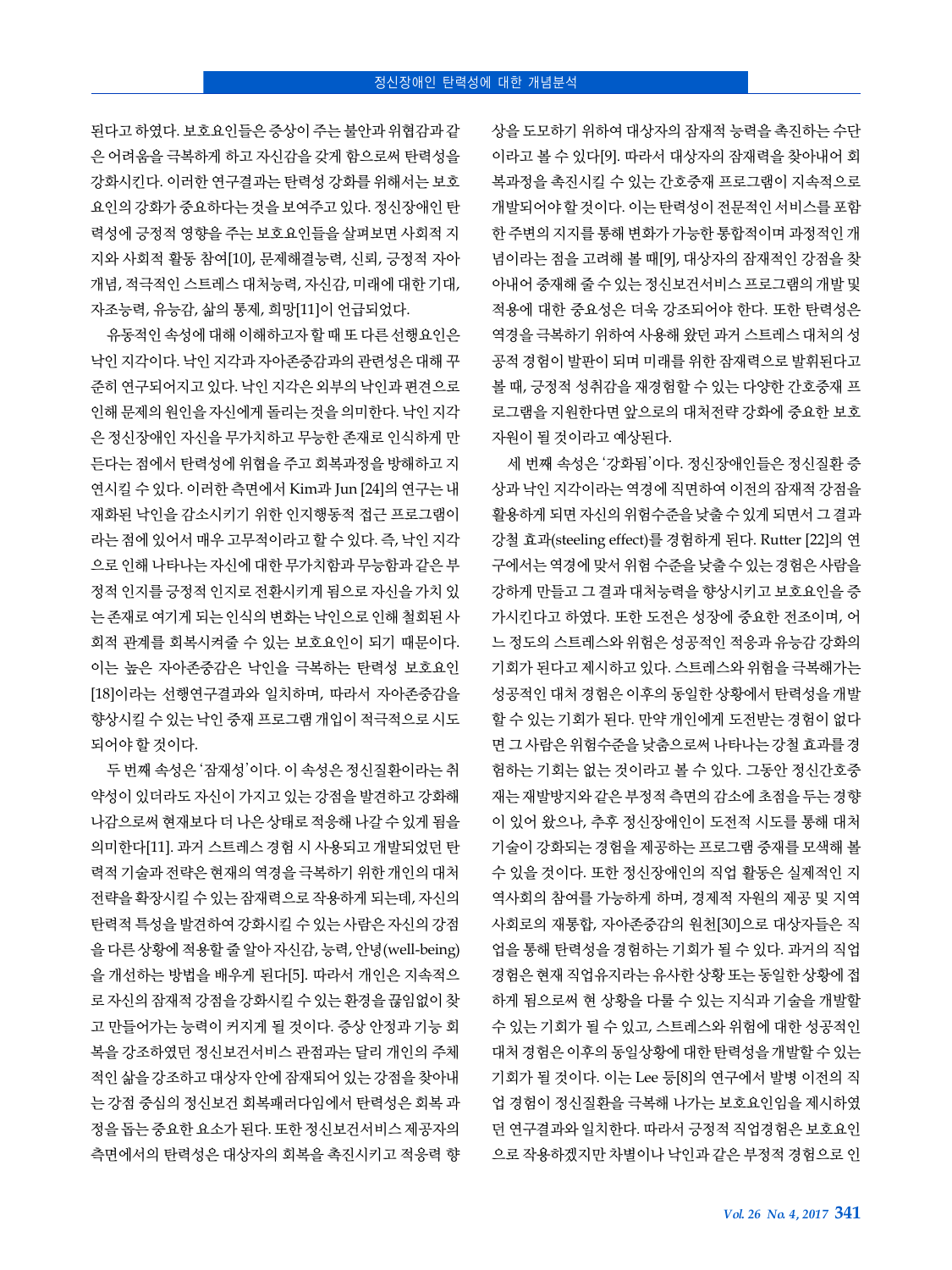한 낙인 지각은 위험요인으로 작용하게 되고 재도전의 어려움 을 겪을 수도 있다. 이때 이 문제의 원인을 자신의 탓으로만 규 정하지 않도록 하는 자아존중감을 향상시킬 수 있는 중재를 지 원해야 할 것이다. 이러한 적극적인 프로그램의 중재는 대처능 력을 강화시키고 그 결과 지역사회 통합을 원만하게 해 나갈 수 있게 하는 보호요인을 생성시킬 수 있을 것이다.

본 연구에서 정신장애인 탄력성의 결과는 '회복'으로 나타 났다. 일반적인 탄력성 개념정의에서는 역경에 직면하여 나타 나는 성공적인 적응을 탄력성의 결과로 제시하고 있다. 따라서 본 연구에서 정신장애인 탄력성 개념의 결과는 '회복'으로 정 신장애인의 성공적인 적응을 의미한다고 볼 수 있다. 회복단계 에 있는 사람의 특징으로 미래에 대한 낙관적 전망이 제시되고 있다. 이러한 낙관적 전망은 탄력성의 '강화됨'이라는 속성에 서 비롯된 것일 수 있다. 위험에 직면하여 이를 극복하고 나면 유능감이 강화되고 이 강화된 유능감은 또 다른 위험을 해결하 는데 중요한 자원이 되는 과정이 반복되면서 정신장애인은 현 재의 지속적인 질환과 같은 어려움에도 불구하고 미래를 낙관 적으로 바라볼 수 있을 것이다. 정신장애인이 어려움에 직면했 을 때 보호적 태도를 취하기보다는 보다 도전적인 자세로 해결 할 수 있도록 격려하는 프로그램 중재를 실시하고 그 효과를 검 증한다면 이러한 추론은 보다 명확한 경험적 근거를 가질 수 있 을 것이다.

본 연구의 개념분석 결과 정신장애인 탄력성의 핵심적 특징 은 과거의 스트레스 상황에서 개발된 탄력적 전략을 사용한다 는 것을 확인할 수 있었다. 이 설명에 기초해본다면 과거의 성 공경험을 보다 잘 활용하는 정신장애인의 경우 탄력성과 회복 수준이 보다 높을 것이라고 추론해 볼 수 있다. 따라서 정신장 애인의 성공경험이나 강점을 강화하는 정신간호중재 프로그 램을 모색해 볼 수 있으며 이 중재를 통해 인한 탄력성 개선 여 부의 효과성을 검증해 보는 것은 차후 의미 있는 작업이 될 것 이다.

본 연구의 결과는 탄력성의 결과로 언급되는 성공적인 적응 이 정신장애인의 경우엔 구체적으로 무엇을 의미하는지 명확 하게 했다는 의의를 가지고 있다. 기존의 선행연구에서 탄력성 이 회복단계에서 나타나거나 회복의 한 요소라는 것을 제시하 고 있었지만, 탄력성을 통해 어떻게 회복이 나타나는지에 대한 설명이 부족하였다. 이러한 점에서 볼 때, 본 연구의 개념분석 결과는 이 과정에 대한 가설적 설명을 제공했다는 점에서 중요 한 의의를 지니고 있다. 본 연구의 제한점으로는 문헌고찰의 범위를 정신보건 분야를 중심으로 다양한 학문분야와 언어의 논문까지 하였으나 모든 논문을 고찰했다고 볼 수 없다. 정신장

애인의 회복을 다룬 논문은 비교적 다수였으나 정신장애인 탄 력성만을 구체적으로 다룬 논문은 미미하였고 분석 대상 문헌 이 14편으로 소수였으며, 주요어 검색만을 적용하여 문헌을 고 찰하기에는 어려움이 있었다. 따라서 정신보건 분야를 중심으 로 다양한 한 학문 분야와 언어의 논문을 모두 포함했다고 볼 수 없다. 또한 본 연구에서 Rodgers [13]의 진화론적 개념분석 을 적용하는데 있어서 연구자의 주관적 판단을 완전히 배제하 는데 한계가 있었음을 밝히는 바이다.

## **결 론**

본 연구는 정신장애인 탄력성의 개념적 정의를 도출하기 위 해 Rodgers의 진화론적 방법에 따라 정신장애인 탄력성 개념 을 분석하였다. 본 연구를 통해 확인된 정신장애인 탄력성은 '정신질환 증상과 낙인 지각이라는 역경과 도전 앞에서 자신의 강점과 잠재적 가능성을 발견하고 확장하여 적용해 나가는 능 력'으로 정의할 수 있다.

정신보건서비스 패러다임의 변화로 회복과 탄력성에 대한 관심은 증가했으나, 이에 대한 구체적인 중재 방안의 개발은 아 직도 초기 단계에 있다. 무엇보다도 구체적인 중재 방안의 개발 을 위해서는 탄력성에 대한 측정이 먼저 선행되어야 할 것이다. 본 연구에서 밝힌 탄력성 개념의 속성들은 측정도구 개발에 필 요한 기초자료를 제공할 수 있으며, 탄력성과 회복 간의 관계에 대해 제시된 설명들은 프로그램 개발에 필요한 가설이 될 수 있 을 것이다. 향후 본 연구결과를 근거로 정신장애인 탄력성을 측 정할 수 있는 측정도구개발 연구 및 중재 프로그램 개발을 제언 한다.

## CONFLICTS OF INTEREST

The author declared no conflicts of interest.

## **REFERENCES**

- 1. Masten AS. Ordinary magic: resilience processes in development. American Psychologist. 2001;56(3):227-238. http://doi.org/10.1037/0003-066X.56.3.227
- 2. Rutter M. Resilience in the face of adversity: protective factor and resilience to psychiatric disorder. British Journal of Psychiatry. 1985;147(6):598-611.

http://doi.org/10.1192/bjp.147.6.598

3. Polk LV. Toward a middle-range theory of resilience. Advances in Nursing Science. 1997;19(3):1-13. http://doi.org/10.1097/00012272-199703000-00002